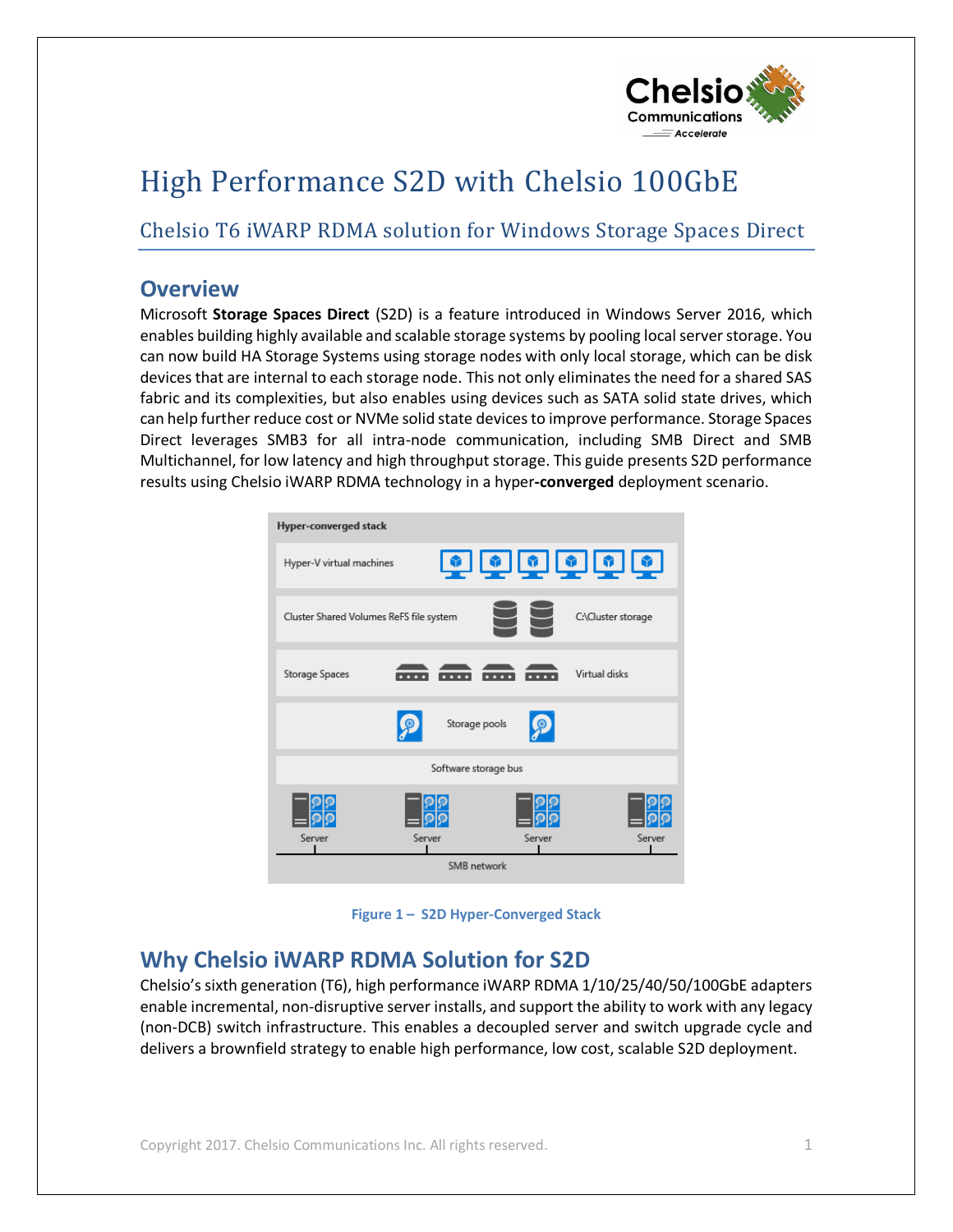

iWARP has been an IETF standard (RFC 5040) for 9 years, TCP/IP has been an IETF standard (RFC 793, 791) for 35 years. iWARP Inherits the loss resilience and congestion management from underlying TCP/IP stack and enables a very high performance, extremely low latency, high bandwidth and high message rate solution. iWARP presents no surprises, no fine print, and is a plug and play solution. It is scalable to wherever the datacenter can scale to.

Network QoS is used in **hyper-converged** configuration to ensure that the Software-Defined-Storage system has enough bandwidth to communicate between the nodes to ensure resiliency and performance. Chelsio's iWARP RDMA enabled Unified Wire Ethernet adapters with enhanced rate-limiting (network QoS) features offload bandwidth allocation to the adapter bypassing the operating system. This eliminates the need for a DCB enabled Ethernet switch to implement Storage Spaces Direct (S2D) in a hyper-converged mode, resulting in reduced total ROI and simplified management.

## **Storage Spaces Direct Performance with iWARP**

At Microsoft Ignite 2016, Microsoft did a demo at the 28-minute mark as part of the [Meet](https://myignite.microsoft.com/videos/3199)  [Windows Server 2016 and System Center 2016](https://myignite.microsoft.com/videos/3199) session, demonstrating how Storage Spaces Direct can deliver massive amounts of IOPS to many virtual machines with various storage QoS settings. It showed 6M+ read IOPS using Chelsio 40GbE iWARP adapters.

This paper explains a 4 node S2D cluster connected using the Chelsio 100GbE iWARP T62100-CR adapters and demonstrating aggregated bandwidth exceeding 83GB/s, each VM utilizing around 1GB/s of throughput with average read latency <1.5ms. The following is the hardware configuration:

#### • **4 nodes of Dell R730xd**

- o 2x E5-2660v3 2.6Ghz 10c/20t
- o 256GiB DDR4 2133Mhz (16 16GiB DIMM)
- o 2x Chelsio T6 100Gb NIC (PCIe 3.0 x16), single port connected/each, QSFP28 passive copper cabling
- o Performance Power Plan
- o Storage:
	- 4x 3.2TB NVME Samsung PM1725 (PCIe 3.0 x8)
	- 4x SSD + 12x HDD (not in use: all load from Samsung PM1725)

#### • **Windows Server 2016 + Storage Spaces Direct**

- o Cache: Samsung PM1725
- o Capacity: SSD + HDD (not in use: all load from cache)
- o 4x 2TB 3-way mirrored virtual disks, one per cluster node
- o 20 Azure A1-sized VMs (1 VCPU, 1.75GiB RAM) per node
- o OS High Performance Power Plan

#### • **Workload details:**

- o DISKSPD workload generator
- o VM Fleet workload orchestrator
- $\circ$  80 virtual machines with 16GiB file in VHDX
- o 512KiB 100% random read at a queue depth of 3 per VM